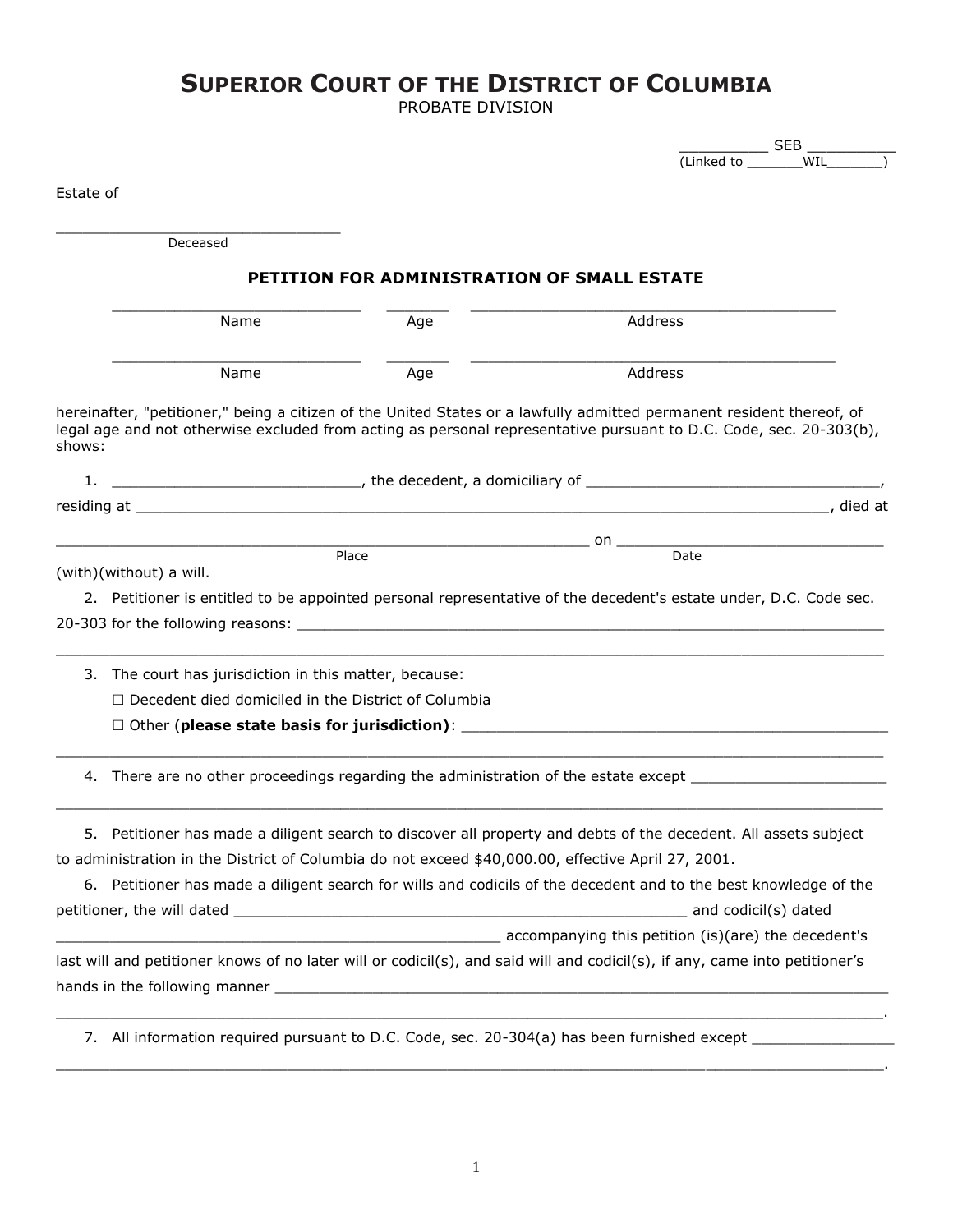#### **The decedent was survived by -** (please check appropriate boxes)

- a.  $\Box$  Spouse/Domestic Partner.  $\Box$  No Spouse/Domestic Partner. Check appropriate box and go to b.
- b.  $\Box$  Children.  $\Box$  Descendants of predeceased children. If so, stop here; if not, go to c.
- c.  $\Box$  Grandchildren.  $\Box$  Descendants of predeceased grandchildren. If so, stop here; if not, go to d.
- d.  $\Box$  Parents. If so, stop here; if not go to e.
- e.  $\Box$  Brothers and/or Sisters.  $\Box$  Descendants of predeceased brothers and/or sisters. If so, stop here; if not, go to f.
- f.  $\Box$  Nieces and/or Nephews.  $\Box$  Descendants of predeceased nieces and/or nephews. If so, stop here; if not, go to g.
- $g. \Box$  Uncles and/or Aunts. If so, stop here; if not, go to h.
- h.  $\Box$  First cousins. If so, stop here; if not, go to i.
- i.  $\Box$  Grandparents. If so, stop here; if not, go to j.
- $i.$   $\square$  Other heirs. If none, go to k.
- k.  $\Box$  Notify Office of the Attorney General, Chief of the Civil Enforcement Section, 400 6th St., NW, Washington, DC 20001.

**LIST OF INTERESTED PERSONS** must include names of heirs if decedent died intestate; heirs and legatees, including trustees and all named Personal Representatives if the decedent died testate. Refer to D.C. Code, secs. 19-301 through 312 and sec. 20-101(d)(1). If under age of 18 or an adult who is legally disabled, also list as an interested person the judicially appointed guardian, conservator or committee for such person. If no judicially appointed representative exists, then list the parent or custodian or an attorney-in-fact, if any, for such person (subject to the terms of the power of attorney), or any other person with legal authority to act for such disabled person.

Note: If each trustee is also a petitioning party or acting personal representative, list all beneficiaries under trust. Refer to D.C. Code, sec. 20-101(g). Any creditor of the decedent, including those persons whose rights accrue at the time of death, who has timely presented a claim in excess of \$500 that has not been barred or discharged is also an interested person. Petitioner(s) should update list of interested persons or creditors with claims in excess of \$500 as they become known.

#### **Indicate, when applicable, grandchildren and nieces and nephews by family groups, by showing the name of their deceased parent who was related to the decedent**

Sample:

Joe Petitioner **1234 Hexagon Street, N.W.** Washington, D.C. 20000

Son/heir/legatee/petitioner

| Interested persons | Address                                | Relationship (Age, if under 18) |
|--------------------|----------------------------------------|---------------------------------|
|                    |                                        |                                 |
|                    |                                        |                                 |
|                    |                                        |                                 |
|                    |                                        |                                 |
|                    |                                        |                                 |
|                    |                                        |                                 |
|                    |                                        |                                 |
|                    | (Use continuation sheet, if necessary) |                                 |

### **WITNESS TO WILLS/CODICILS (Names)**

 $\_$  ,  $\_$  ,  $\_$  ,  $\_$  ,  $\_$  ,  $\_$  ,  $\_$  ,  $\_$  ,  $\_$  ,  $\_$  ,  $\_$  ,  $\_$  ,  $\_$  ,  $\_$  ,  $\_$  ,  $\_$  ,  $\_$  ,  $\_$  ,  $\_$  ,  $\_$  ,  $\_$  ,  $\_$  ,  $\_$  ,  $\_$  ,  $\_$  ,  $\_$  ,  $\_$  ,  $\_$  ,  $\_$  ,  $\_$  ,  $\_$  ,  $\_$  ,  $\_$  ,  $\_$  ,  $\_$  ,  $\_$  ,  $\_$  ,

 $\_$  ,  $\_$  ,  $\_$  ,  $\_$  ,  $\_$  ,  $\_$  ,  $\_$  ,  $\_$  ,  $\_$  ,  $\_$  ,  $\_$  ,  $\_$  ,  $\_$  ,  $\_$  ,  $\_$  ,  $\_$  ,  $\_$  ,  $\_$  ,  $\_$  ,  $\_$  ,  $\_$  ,  $\_$  ,  $\_$  ,  $\_$  ,  $\_$  ,  $\_$  ,  $\_$  ,  $\_$  ,  $\_$  ,  $\_$  ,  $\_$  ,  $\_$  ,  $\_$  ,  $\_$  ,  $\_$  ,  $\_$  ,  $\_$  ,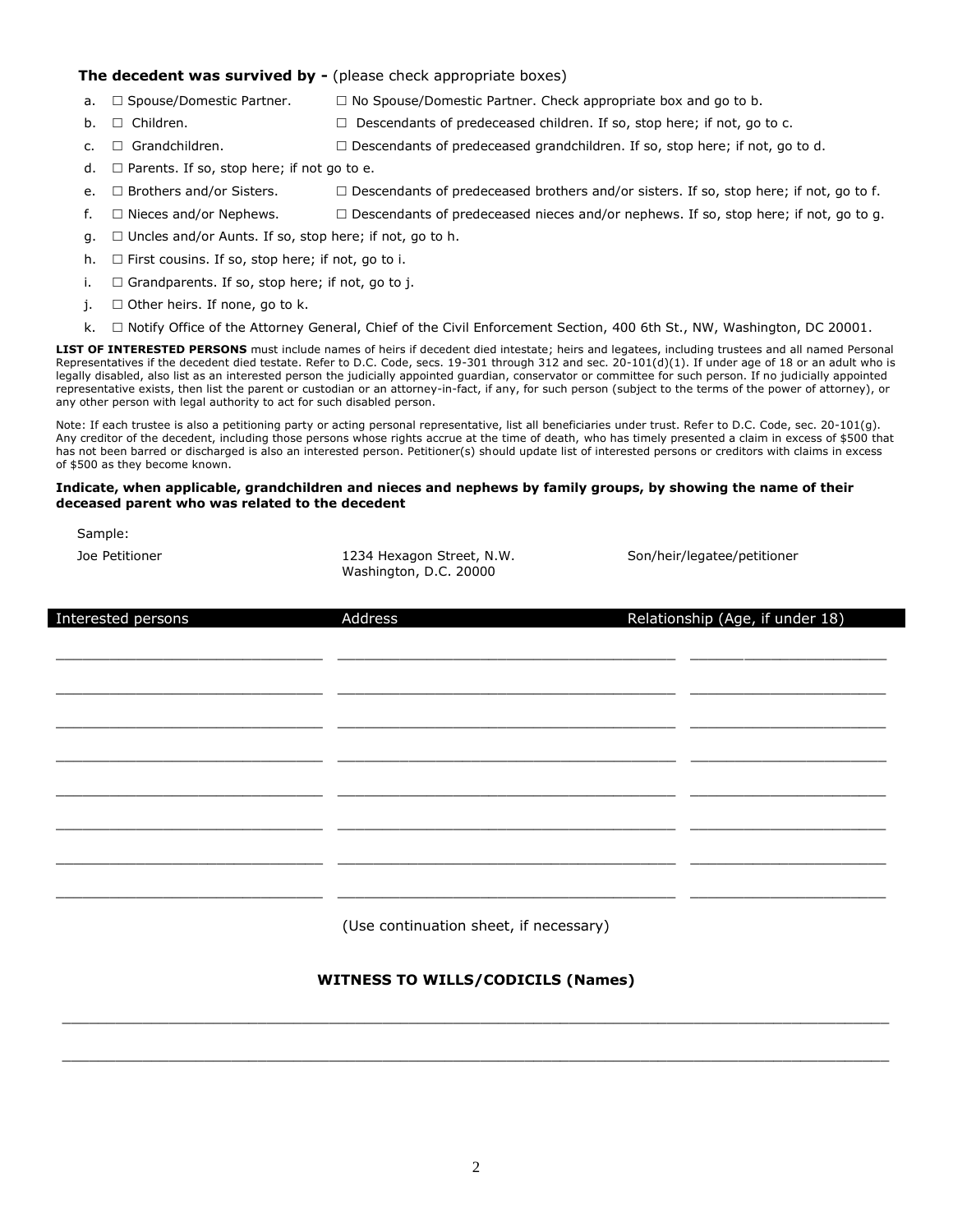### **Character, Location and Estimated Value of Property Titled in Decedent's Name**

|                                                                                                                                                       | <b>Estimated Value</b>                                                                                                |
|-------------------------------------------------------------------------------------------------------------------------------------------------------|-----------------------------------------------------------------------------------------------------------------------|
| Real Property located in the District of Columbia and other jurisdictions                                                                             |                                                                                                                       |
| <u> 1989 - Johann Harry Harry Harry Harry Harry Harry Harry Harry Harry Harry Harry Harry Harry Harry Harry Harry</u>                                 | <u> 1980 - Johann John Stoff, deutscher Stoffen und der Stoffen und der Stoffen und der Stoffen und der Stoffen u</u> |
|                                                                                                                                                       |                                                                                                                       |
| Personal Property located in the District of Columbia and other jurisdictions                                                                         |                                                                                                                       |
| <u> 1989 - Johann Barn, mars an t-Amerikaansk kommunister (* 1958)</u>                                                                                |                                                                                                                       |
| <u> 1989 - Johann John Stone, markin sanadi amerikan bahasa dalam kemasana dalam kemasana dalam kemasana dalam k</u>                                  |                                                                                                                       |
|                                                                                                                                                       |                                                                                                                       |
| Debts, Funeral Expenses, Inheritance, Taxes                                                                                                           |                                                                                                                       |
|                                                                                                                                                       | <u> 1989 - Johann John Stein, fransk politik (d. 1989)</u>                                                            |
| <u> 1989 - Johann Stoff, deutscher Stoff, der Stoff, der Stoff, der Stoff, der Stoff, der Stoff, der Stoff, der S</u>                                 |                                                                                                                       |
|                                                                                                                                                       |                                                                                                                       |
|                                                                                                                                                       |                                                                                                                       |
|                                                                                                                                                       |                                                                                                                       |
|                                                                                                                                                       |                                                                                                                       |
| Paid by $\_$<br><u> 1989 - Johann Barn, amerikan berkema di sebagai berkema dan berkema di sebagai berkema di sebagai berkema di</u><br>(Insert name) |                                                                                                                       |
|                                                                                                                                                       |                                                                                                                       |
| If the decedent died prior to April 1, 1987, inheritance taxes                                                                                        |                                                                                                                       |
| only on personal property under control of personal representative                                                                                    | Total \$                                                                                                              |